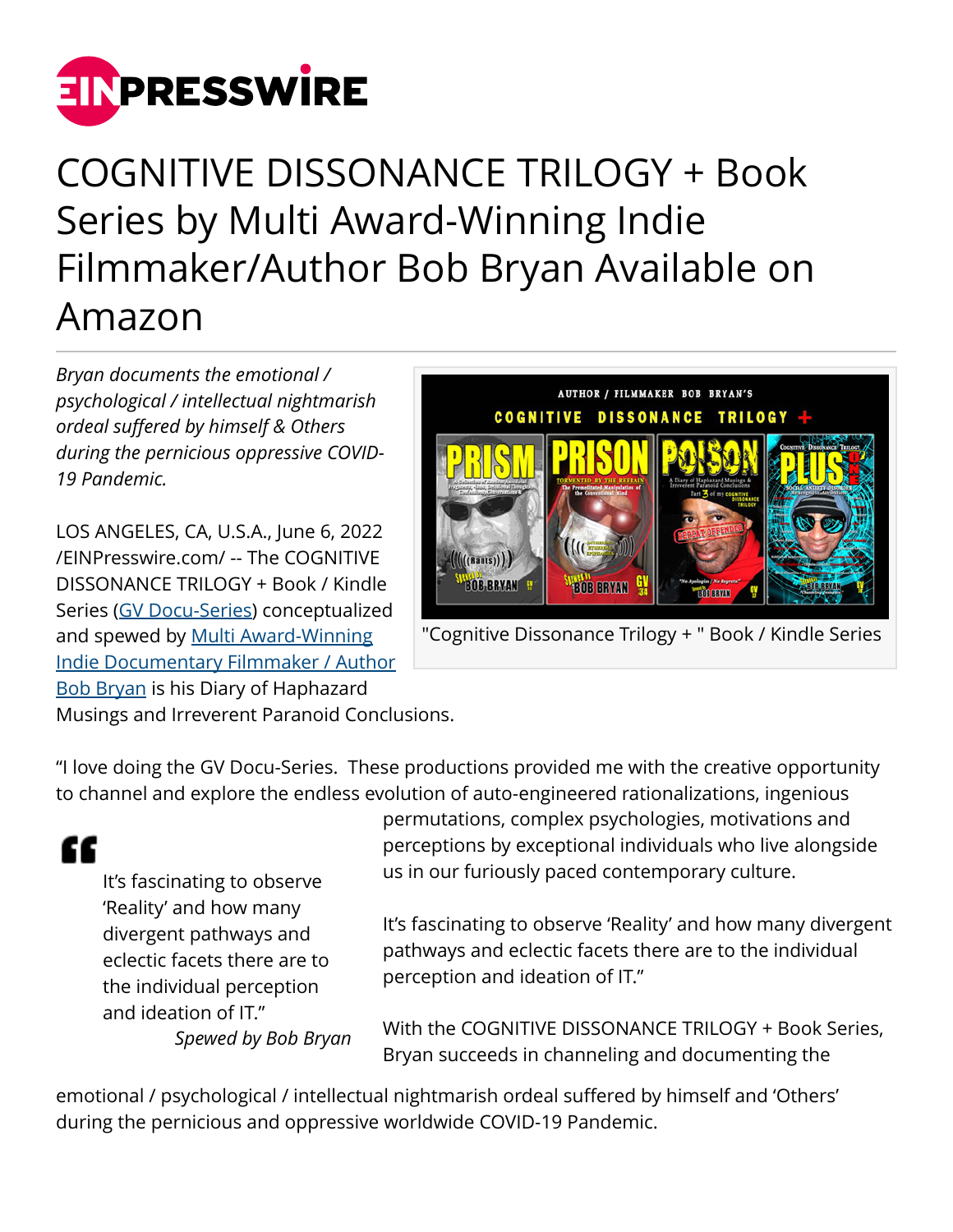"I just bolted from the mad clutches of 'The Void' where I was confined and unable to freely communicate with the outside world. My Words and Thoughts were entombed inside my head. I was imprisoned in a muted Hell Transfiguration Confinement."

"I AM NOT!

I am Not Empowered Nor Governed By the Limitations, Perspirations Or Inspirations of others. I'm a Free-Range Algorithm."

'COGNITIVE DISSONANCE TRILOGY + ' is now part of Bryan's evergreen GV Docu-Series universe of books and films available through Amazon.com / Kindle, graffitiverite.com and other outlets.

Part 1 - PRISM: A Collection of Random Anecdotal Fragments, -isms, Delusional Thoughts, Confessions, Conversations & Rants, (2019). (GV Docu-Series GV33, 616 pages). Start reading for Free: https://a.co/6fkTulO "My DNA confuses me. Makes me shutter at the idea of continuity and comprehension. Within me Dwells 'the Blur.' It is where I live…" (Excerpt)

Part 2 - PRISON: TORMENTED BY THE REFRAIN, The Premeditated Manipulation of the Conventional Mind, (2020). (GV Docu-Series GV34, 378 pages). Start reading for Free: <https://a.co/8bWdHEH> "A Whisper struggling to explain a Scream! The terrifying secrets of the Shadow…" (Excerpt)

Part 3 - POISON: A Diary of Haphazard Musings & Irreverent Paranoid Conclusions, [REPEAT OFFENDER], (2021). (GV Docu-Series GV37, 360 pages). Start reading for Free: <https://a.co/asRE548> "People tend to want to believe in the inherent goodness of Others. That is, until they've been repeatedly and violently penetrated by Malevolent Vampires…" (Excerpt)

Part 4 - [PLUS ONE: SOCIAL ANXIETY DISORDER - Metacognitive Attributions,](https://www.graffitiverite.com/PLUS-ONE.htm) (2022). (GV Docu-Series GV38, 378 pages). Start reading for Free: <https://a.co/dcb6YX6> "If my aim is true, I have inspired your Rationality and confused your Raison d'etre."